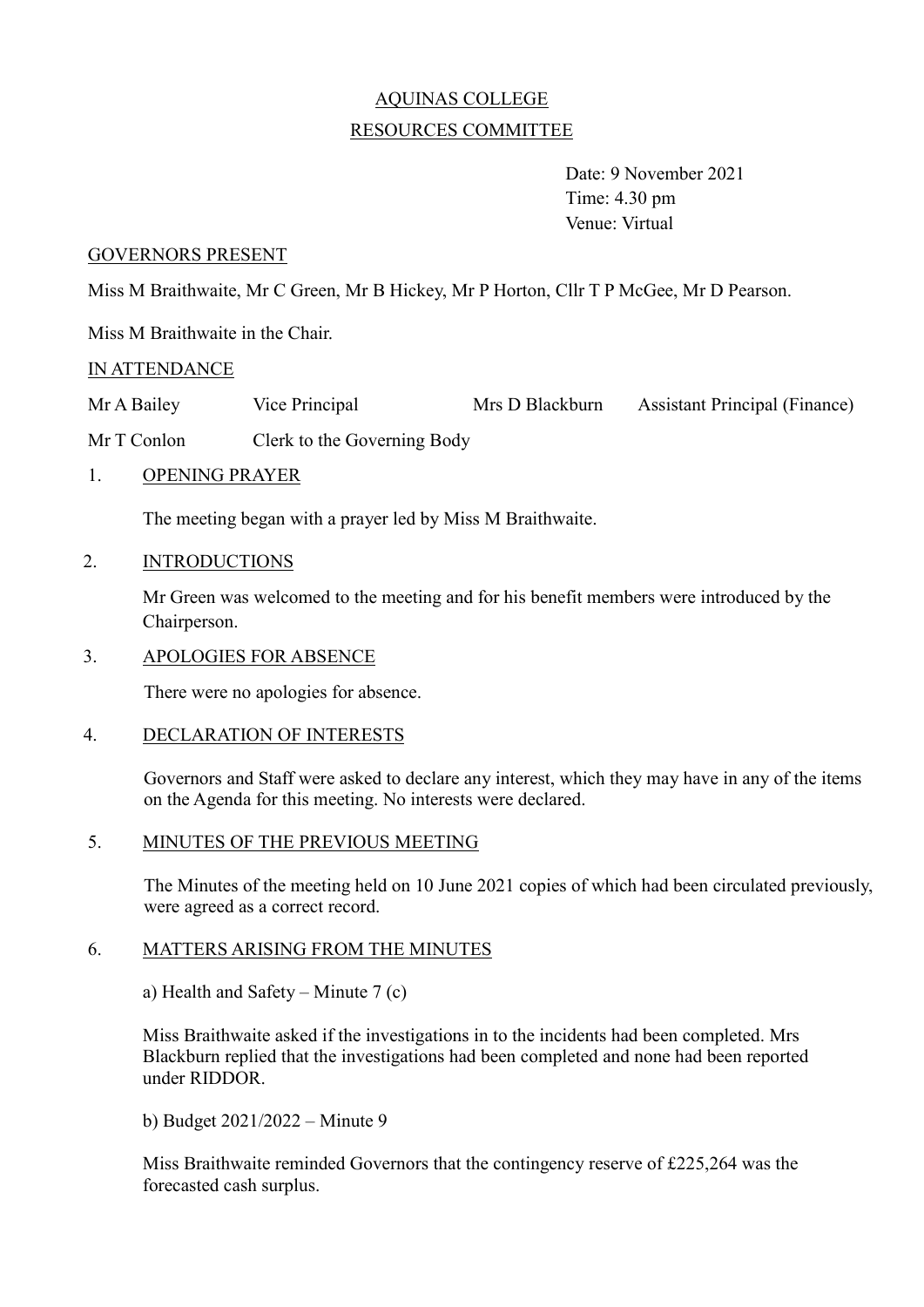#### c) Cessation of LIBOR – Minute 10

Mrs Blackburn advised Governors that everything had been completed and that Mr Pearson and herself had signed the amendment letter on behalf of the college. From 1 January 2022 the base rate will be used going forward as the basis of calculating any break clauses if the college decide to pay the fixed term loan off early.

### d) Financial Assessment and Governors Dashboard – Minute 11

Miss Braithwaite asked if confirmation had been received from the ESFA that the college does not receive any income from the Office for Students in relation to the PGCE course which operates on a franchise basis with Bolton University. Mrs Blackburn replied that confirmation had not been received and that she would pursue the matter with the ESFA

## 7. HEALTH AND SAFETY ANNUAL REPORT 20202021

Mrs Blackburn introduced a paper that had been prepared by Neil Lowe, Health and Safety Adviser, which had been circulated to all members prior to the meeting. She added that the report was more detailed than in previous years. The report covered the academic year 2020/2021 and the main points were as follows:

a) The have been no significant regulatory changes affecting the college. Government guidance has been published by the DFE in relation to the management of the coronavirus pandemic, specially "Action for FE Colleges and Providers During the Coronavirus Outbreak. The latest guidance was issued on 27 September 2021.

b) Accidents reported for the period 1 September 2020 to 31 August 2021 were summarised by cause. The number of accidents was 7 compared to 4 in the previous year. No incidents had been reported under RIDDOR.

c) Work related ill health – Governors noted that the main causes of absence was related to the use of computer workstations which accounted for 37 days which covered 4 staff. The number of days lost was 42 compared to 41 in the previous year. All cases of work related ill health have been investigated and resolved. 5 days had been lost due to stress and covered 4 staff.

d) Incidents are classed as follows:

Low – There is scope for enhancing control or improving efficiency and quality

Medium – Internal control risk management issue that could lead to: hospital treatment or financial loss which could affect the effective function of a department or loss of controls or process being audited or possible reputational damage or negative publicity in local or regional media.

High – A serious internal control or risk management issues that may lead to: major injury or substantial losses or violation of corporate strategies, policies or values, reputational damage or negative publicity in national or international media or adverse regulatory impact such as loss of operating licences or material fines.

Extreme – Permanent disability/fatality, serious internal control or risk management issue that may lead to catastrophic loss.

The college risks are mainly low with a few classed as medium.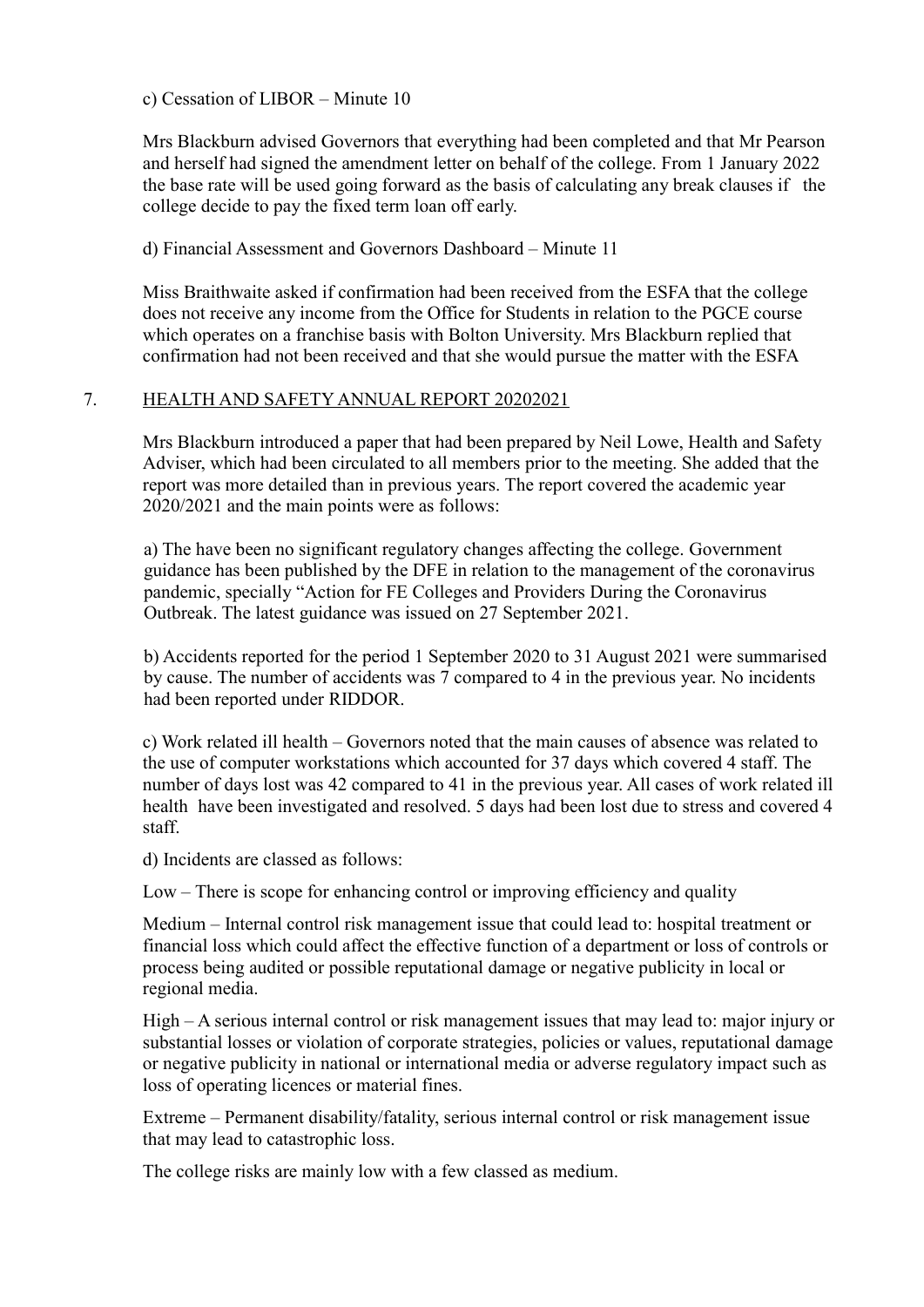Four departments, Art and Design, Facilities, Kitchen and Science were classed as high risk. Whilst IT, Physical Education, Performing Arts and Pathways were classed as medium risk. All departments classed as high risk and medium risk had been evaluated in October 2021.

 e) Benchmarking data had been provided that showed that the college was performing well in comparison to other colleges and that the college is a safe place to work and study.

RESOLVED: i) That the Health and Safety Report for 2020/2021 be received. ii) That the Governors record their appreciation to all staff for their work during this difficult time.

#### 8. MANAGEMENT ACCOUNTS

Mrs Blackburn introduced the Management Accounts for October 2021 that had been circulated to Governors. Mrs Blackburn added that the accounts covered only 3 months and that there was little to report.

A discussion took place on the October 2021 Management Accounts with particular reference to the following:

- a) The trading surplus is £194,000.
- b) The forecast outturn is £361,000.

c) The number of students on roll on the census date for this academic year will be around 2,400 which is an increase of around 120 students which will mean an increased budget for 2022/2023. d) Mrs Blackburn advised Governors that the pay award for teaching staff had been paid in October, it was 1.0% for most grades with 1.5% for scale points in the middle of the first 9 scale points This was lower than the amount budgeted for but additional staff have been employed because of increase in student numbers. Cllr Mc Gee advised Governors that an offer has been made to UNISON for an increase in support staff pay, it is similar to the teachers pay award.

e) The canteen is operating close to pre-pandemic levels on Monday, Tuesday and Wednesday but on Thursday and Friday it is much quieter due to changes to the timetable to include "catch up" time for students. The increase in the living wage from April 2022 will impact on staff in the canteen.

f) The financial health of the college remains good.

If members had any questions on the October Accounts they were asked to contact Mrs Blackburn.

RESOLVED: That the Accounts for October 2021 be received.

## 9. BUDGET 2020/2021

Mrs Blackburn advised Governors that the changes to the budget had been covered whilst discussing the October 2021 Accounts. She added that there was nothing to note other than the increase in High Needs income which is shown as £247,000 but there is another £70,000 -£80,000 of income due. National Insurance contributions will increase to 15.05% from 13.8% in April 2022.

Mr Pearson added that the college will have to make a business case to the ESFA for additional funding due to increased student numbers.

The budget would be reviewed in January 2022. An updated report will be provided for the Governing Body meeting on 23 November 2021.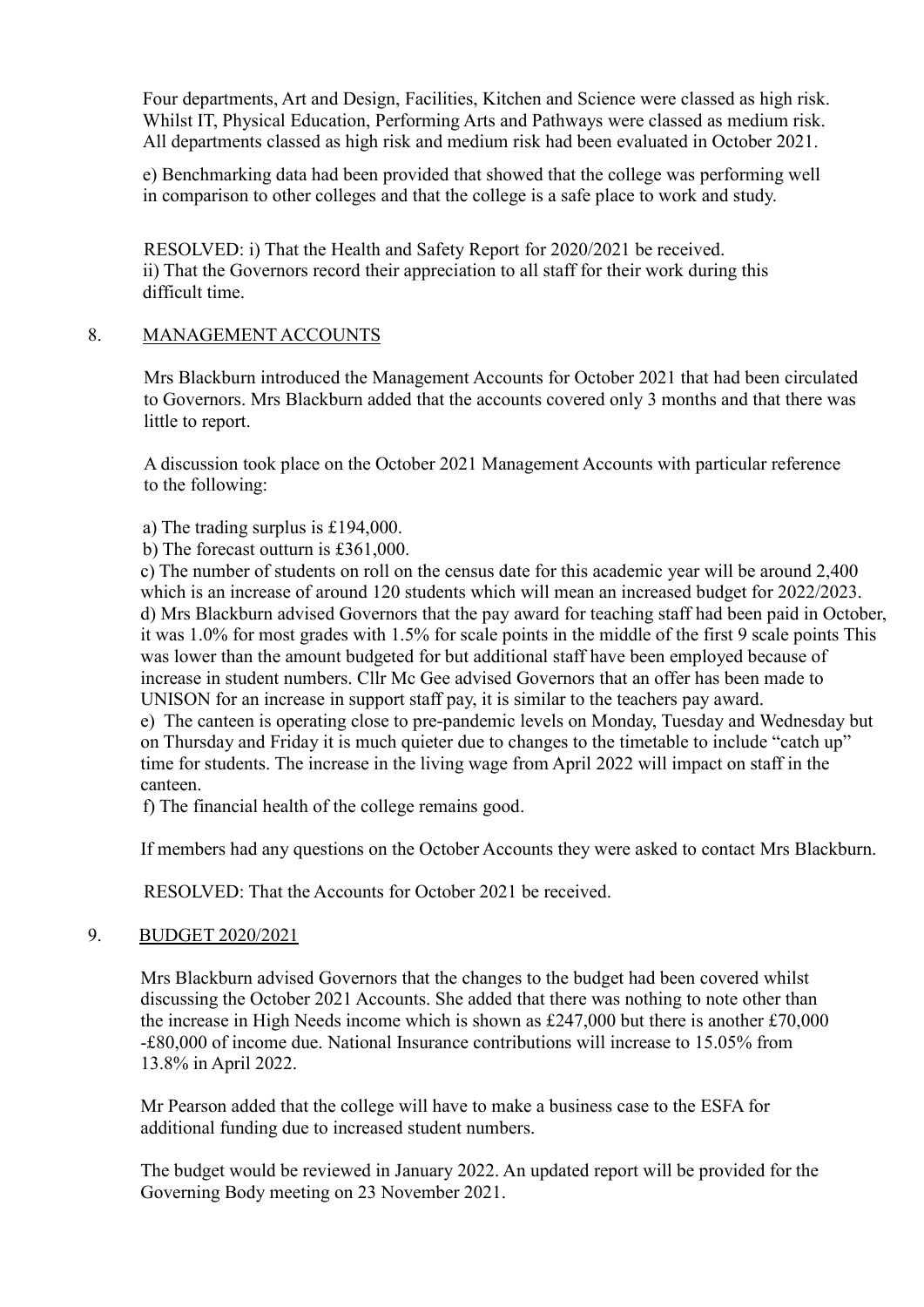## 10. DRAFT STATUTORY ACCOUNTS 2020/2021

Mrs Blackburn introduced the draft Statutory Accounts for 2020/2021 that had been circulated previously to Governors. It was noted that the Audit Committee who have a corporate governance role in considering the draft Statutory Accounts had discussed this at its meeting on 8 November 2021 and had made an amendment to the statement on page 17.

A discussion took place on a number of points included in the draft Statutory Accounts for 2020/2021 with particular reference to the following points:

i) The college had exceeded all its targets.

ii) £70,000 had been released from the reserves held as accounting adjustment

iii) The college had ended the year with a £1.2m operating surplus.

iv) Last year there had been a£1,000,000 increase in funding due to increased student numbers and an increase in the amount at which they are funded along with increase in funding for high value courses.

v) There is an actuarial gain in respect of the Greater Manchester Pension Fund and Mrs Blackburn advised Governors how that was calculated.

In addition all members were asked to check the draft Statutory Accounts for any mistakes or typing errors and to advise Mrs Blackburn accordingly.

The accounts remain draft until they are approved by the Governing Body and signed by the Chairperson, Principal and the auditors.

RESOLVED: That the draft Statutory Accounts for 2020/2021, subject to any governor amendments be recommended to the Governing Body for approval.

## 11. FUTURE FUNDING METHODOLOGY

Mr Pearson advised Governors that the Government's Spending Review published recently had indicated that funding would be in line with inflation and that courses with a high value would be funded for the next 3 years. He added that the SFCA had done a good job in pushing for a 3 year plan and for recent increases in funding to be embedded in the settlement.

## 12. ANY OTHER BUSINESS

Insurance - Mr Horton asked if the college had been successful in making a Business Interruption claim for the loss of income in the canteen during the pandemic. Mrs Blackburn advised Governors that the college had been successful in claiming £100,000 which would show up in the accounts for 2021/2022. Initially insurance companies had said that a Business Interruption claim only applied to notifiable diseases on the premises. However, the Supreme Court had determined that this was not the case, therefore, the claim had been successful.

The college were putting together a case for a claim to be made as a result of the recent of the electricity failure.